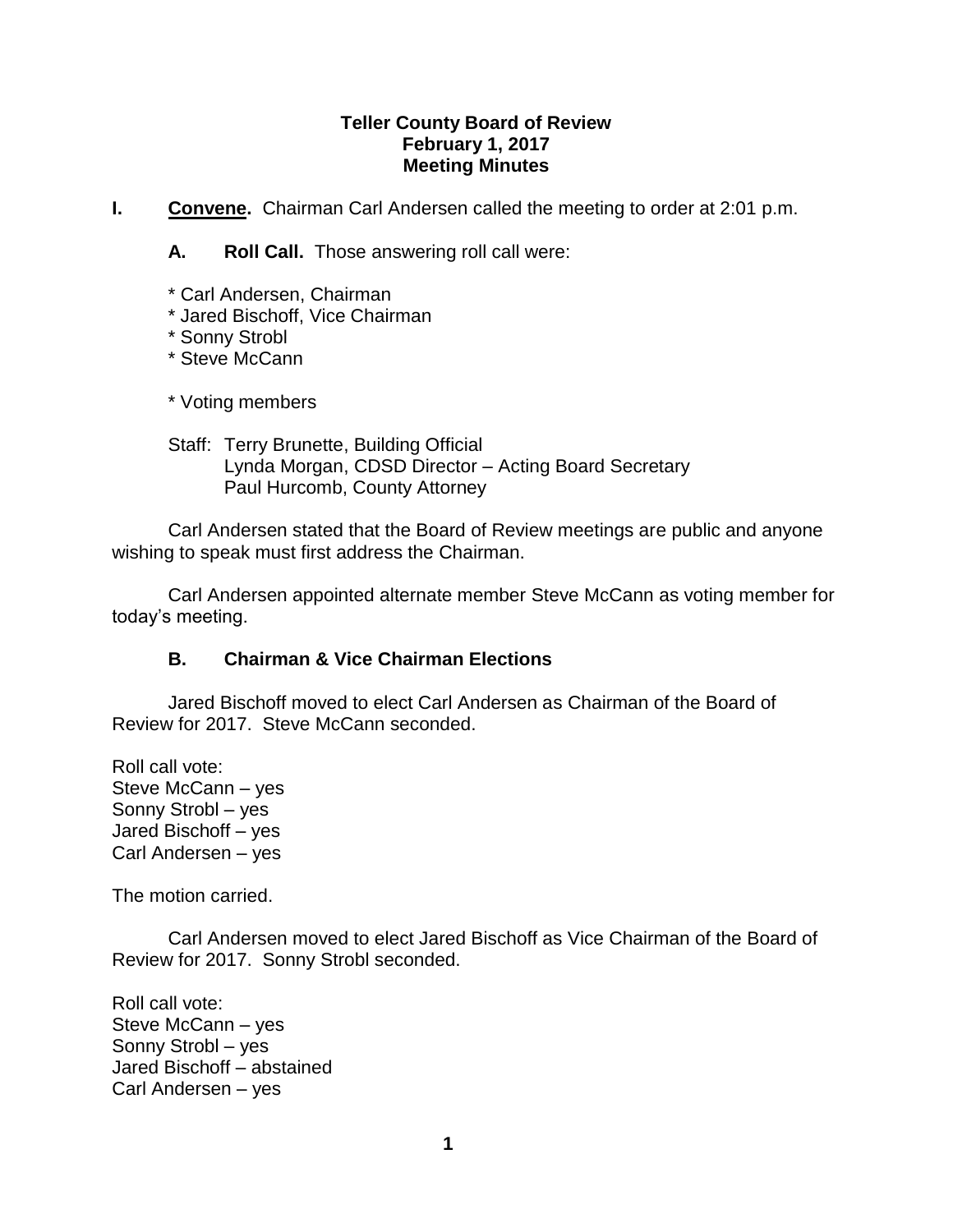The motion carried.

In the interest of time, Carl Andersen moved to section II, Contractor Licenses of the agenda to hear item A. Coons LLC, Class A license.

## **II. Contractor Licenses**

## **A. Coons LLC / David Coons / Class A**

Steve McCann acknowledged that he had worked with Mr. Coons in the past but has no business dealings with his company at this time.

Mr. Coons present. Mr. Coons gave a brief overview of his building experience and recent work history. Mr. Coons stated that he has been in the construction business for 25 years, mostly with commercial projects but has done some historical and residential projects. He has also completed federal contracts working on military bases. The scope and range of work experience includes demolition, remodel and ground up to turnkey. Mr. Coons currently holds a Class A-1 license in El Paso County and has a dba as Coons Construction Services.

There was further discussion between the applicant and the Board. The Board reviewed the submitted packet and asked Mr. Coons clarifying questions. It was noted that an updated Insurance Certificate with a completed Description of Operations is needed.

Mr. Coons provided signed and dated letters of reference along with an overview with chronology of his latest projects. He also submitted the remaining Worker's Compensation documentation needed to complete the licensing requirements.

Paul Hurcomb indicated that everything was in order with the Secretary of State.

Carl Andersen opened this matter up for public comment. There being no public present. Close public comment.

Carl Andersen moved to grant Coons LLC with David Coons as the examinee, a Class A license upon receipt of a corrected Insurance Certificate with an updated Description of operations. Jared Bischoff seconded.

Roll call vote: Carl Andersen – yes Jared Bischoff – yes Sonny Strobl – yes Steve McCann – yes

The motion carried.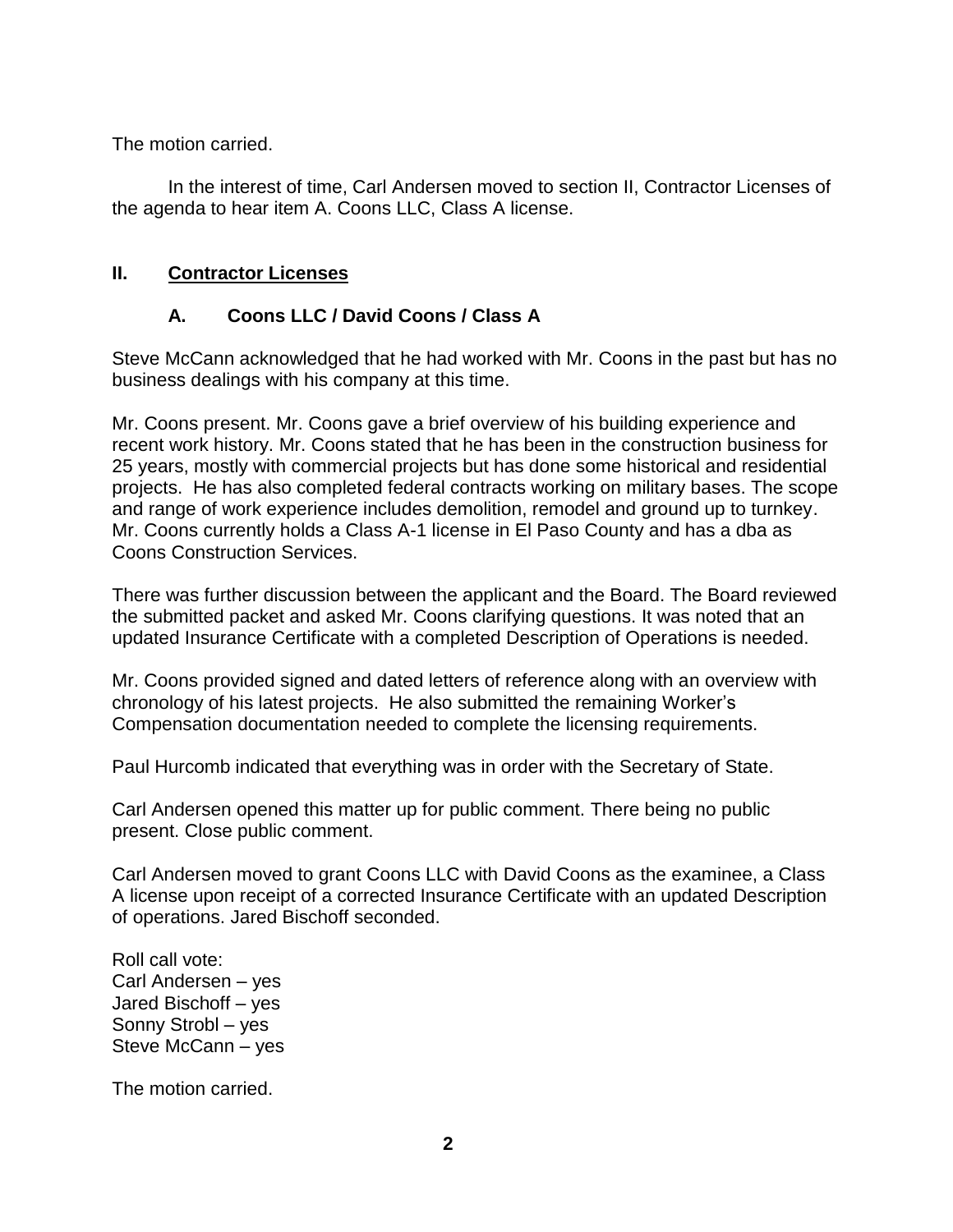### **C. Approve Posting & Publication Site for the 2017 Board of Review Public Notices**

Carl Andersen moved to approve the 2017 Board of Review posting and publication sites as presented, which include the Building Department at 800 Research Drive, the Northeast Teller Fire Department at 1010 Evergreen Heights Drive, a local newspaper and the Teller County web site. Sonny Strobl seconded.

Roll call vote: Steve McCann – yes Sonny Strobl – yes Jared Bischoff – yes Carl Andersen –yes

The motion carried.

# **D. Approve Meeting Dates and Times for 2017 and January 2018**

The Board reviewed the proposed schedule and due to July 4th holiday decided to move the meeting date to the 2<sup>nd</sup> Wednesday of the month, which would be July 12<sup>th</sup>.

Jared Bischoff moved to approve the Board of Review Meeting Dates for 2017, noting the July meeting date as the 12th and January 3<sup>rd</sup> as the first meeting date of 2018. Carl Andersen seconded.

Roll call vote: Steve McCann – yes Sonny Strobl – yes Jared Bischoff – yes Carl Andersen –yes

The motion carried.

# **B. Review and Approve Minutes from the December 12, 2016 Meeting**

Carl Anderson moved to approve the December 12, 2016 meeting minutes as presented. Jared Bischoff seconded.

Roll call vote: Carl Andersen – yes Jared Bischoff – yes Sonny Strobl – yes Steve McCann – yes

The motion carried.